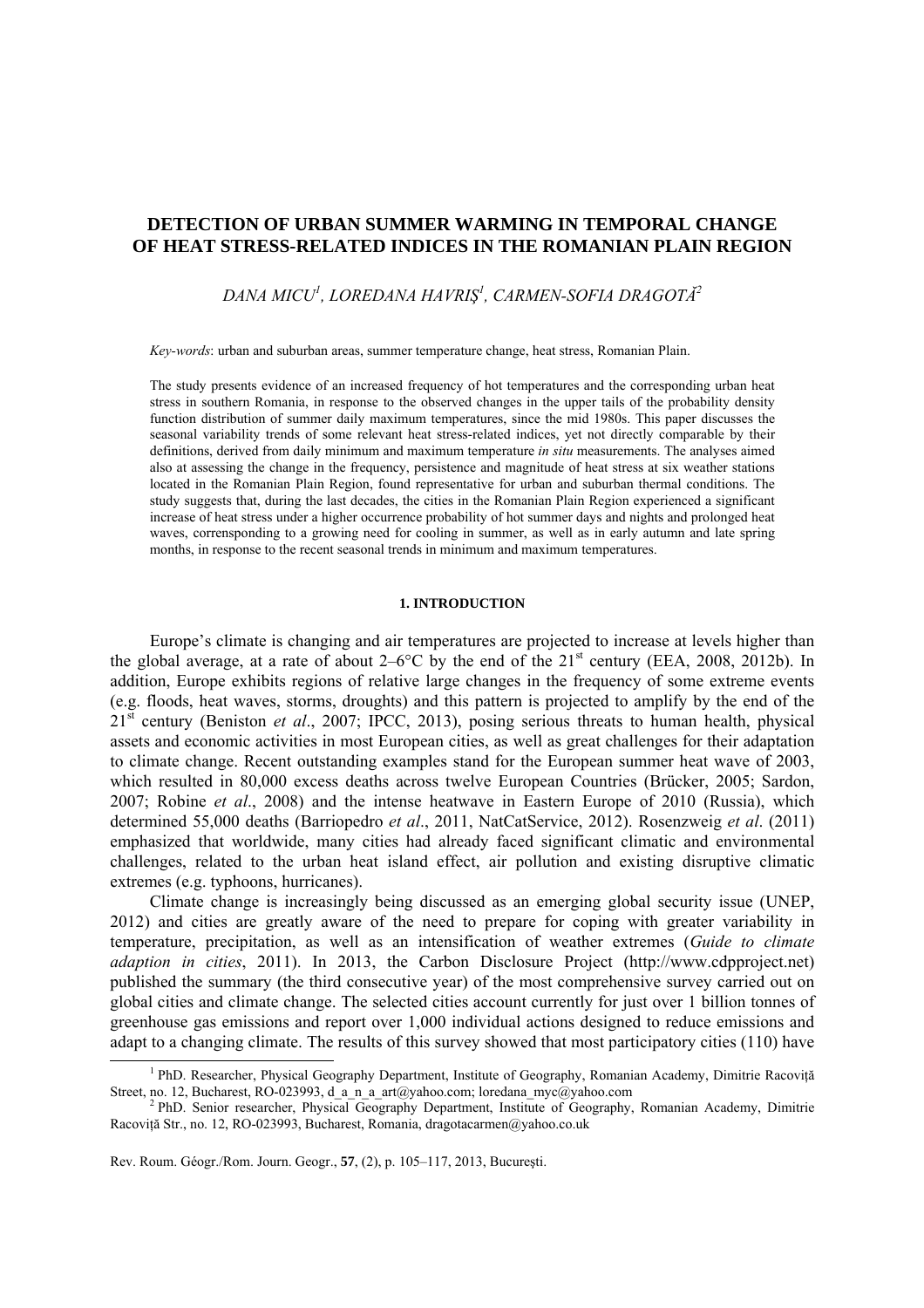experienced significant climate change-related risks, the "temperature increase/heat waves" (88) and "more intense/frequent rainfall" (81) being the most commonly risk categories identified. A similar pattern was also observed among the participatory European cities (30) (Fig. 1).



Fig. 1 – Climate change-related risks reported by global and European cities (After: GDP Report, 2013).

The European Commission has recently adopted (April 2013) its first EU strategy on Adaptation to Climate Change, which explicitly states the aim to promote climate adaptation actions in European cities. Furthermore, the proposal of the EU Multi-annual Financial Framework for the period 2014– 2020 foresees a much higher share (20%) of the budget for climate change actions, including the support for both adaptation and mitigation of climate change impacts in urban areas. In support, the recently established European Climate Adaptation Platform CLIMATE-ADAPT (http://climate-adapt) brings together adaptation case studies, the outputs of European complementary research projects (e.g. EU Cities Adapt project) and guidance on adaptation planning. Currently, a rather small number of European cities and urban regional governments have developed or are in the early stages of implementing local plans for climate change adaptation (e.g. Copenhagen, London).

In response to the EU Green Paper "Adapting to climate change in Europe – options for EU action", in 2008 the Ministry of Environment and Forests of Romania developed the "*Guide to the adaptation to the climate change effects*" (GASC), approved by Ministerial Order (no. 1170/2008), providing a set of recommendations aiming at reducing the negative effects of climate change in 13 key sectors (agriculture, biodiversity, water resources, forests, infrastructure, construction and urban planning, transport, tourism, energy, industry, health, recreational activities and insurance). The National Climate Change Strategy 2012–2020 (launched in December 2011 for public debate), has no special referees on climate change adaptation for cities. As regards local climate adaptation actions, worth mentioning is the initiative of the Romanian Municipalities Association to assess climate change risk and its implications for public services and local communities, as well as their capacity to adapt to climate change. Climate change has been increasingly recognized as a major challenge for European cities to adapt to and cope with its related effects. The EU Cities Adapt aims at providing capacity building and assistance in developing and implementing local adaptation strategies for 21 cities. The Sfântu Gheorghe town is the only Romanian one participating in this action.

The present study is focussed on understanding the challenge of coping with signficant summer warming in some urban areas of medium (Roşiori de Vede, Călăraşi), large (Craiova, Buzău, Galaţi) and very large-size (Bucureşti), located in southern Romania (the Romanian Plain Region). Relative to other countryside regions, the thermal discomfort in the cities located in the Romanian Plain is rather strong during summer months (Table 1), in response to the intense and prolongued warm and dry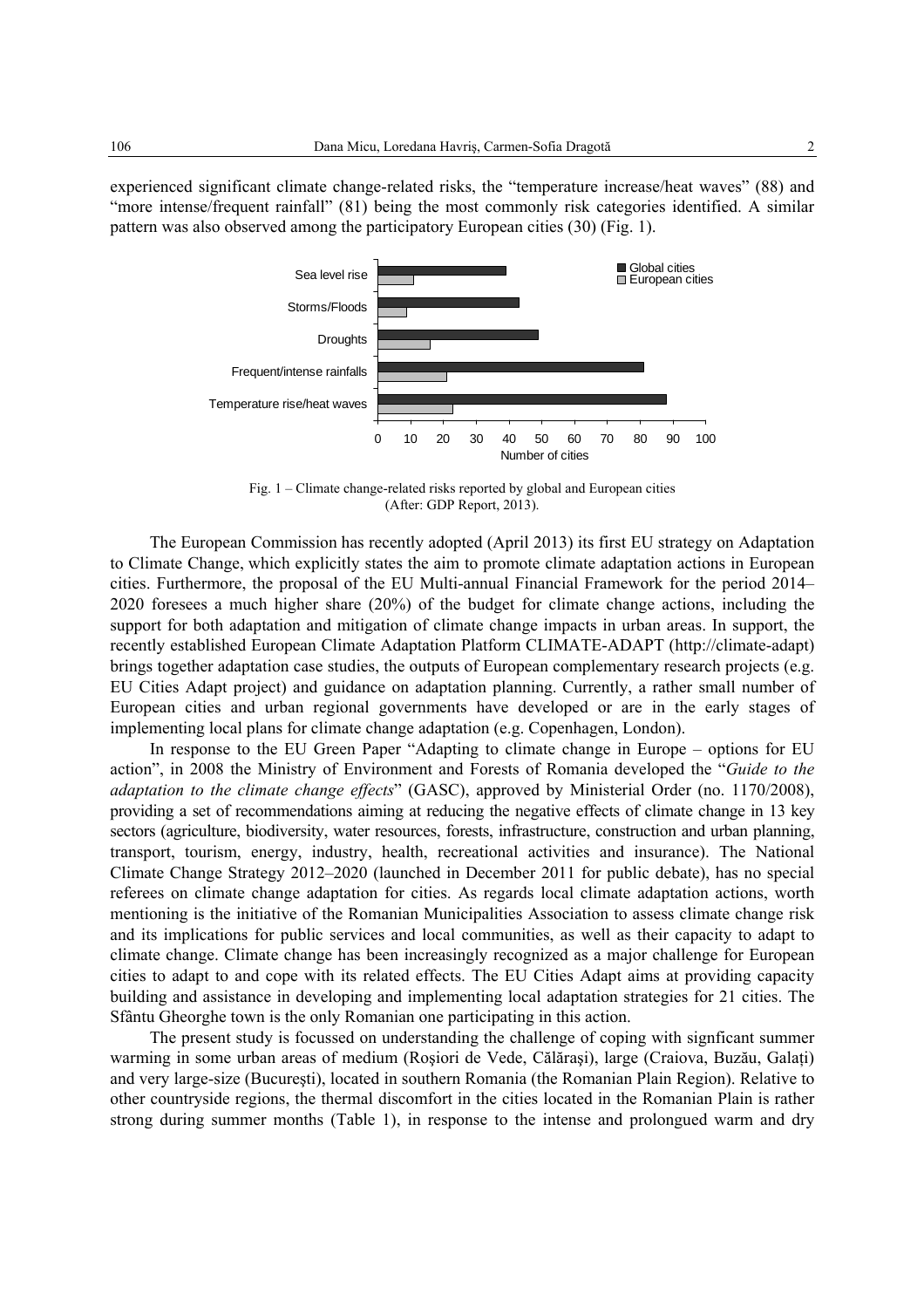spells, whose occurrence was rather frequent in the last decade (Georgescu *et al*., 2013). This research has sought to investigate the frequency and magnitude of summer warming in southern Romania, as a measure of the general physical exposure of urban communities to the heat stress. In Europe, the summer heat stress is closely related to the increase of mortality rate of urban population in recent years, from 7.6% in 1990 to 33.6% in 2004 (D'Ippoliti *et al.*, 2010).

*Table 1* 

| Types of bioclimatic thermal discomfort at some weather stations located in the Romanian Plain |                                |                          |             |             |                      |                        |                        |     |     |  |  |  |  |
|------------------------------------------------------------------------------------------------|--------------------------------|--------------------------|-------------|-------------|----------------------|------------------------|------------------------|-----|-----|--|--|--|--|
| $(1961-1990)$ (After Ionac and Ciulache, 2008).                                                |                                |                          |             |             |                      |                        |                        |     |     |  |  |  |  |
| Weather                                                                                        |                                | $DI$ -Thom $(^{\circ}C)$ |             |             | HUMIDEX (°C)         | Scharlau (units)       |                        |     |     |  |  |  |  |
| stations                                                                                       | Jun                            | Jul                      | Aug         | Jun         | Jul                  | Aug                    | Jun                    | Jul | Aug |  |  |  |  |
| Bucuresti-                                                                                     |                                | Moderate discomfort      |             |             | Discomfort           | Significant discomfort |                        |     |     |  |  |  |  |
| Băneasa                                                                                        |                                | $(24 - 27)$              |             |             | $(30 - 40)$          | $(\le -3)$             |                        |     |     |  |  |  |  |
| Buzău                                                                                          | Slight                         |                          | Moderate    |             | Discomfort           |                        | Significant discomfort |     |     |  |  |  |  |
|                                                                                                | discomfort                     |                          | discomfort  |             | $(30-40)$            | $(< -3)$               |                        |     |     |  |  |  |  |
|                                                                                                | $(21 - 24)$                    |                          | $(24 - 27)$ |             |                      |                        |                        |     |     |  |  |  |  |
| Călărași                                                                                       | Significant discomfort (27-29) |                          |             |             | Discomfort           | Significant discomfort |                        |     |     |  |  |  |  |
|                                                                                                |                                |                          |             |             | $(30 - 40)$          |                        | $(< -3)$               |     |     |  |  |  |  |
| Craiova                                                                                        |                                | Moderate discomfort      |             | Discomfort  | Significant          |                        | Significant discomfort |     |     |  |  |  |  |
|                                                                                                |                                | $(24 - 27)$              |             | $(30 - 40)$ | discomfort $(40-55)$ |                        | $(\le -3)$             |     |     |  |  |  |  |
| Galati                                                                                         | Slight                         |                          | Moderate    |             | Discomfort           | Significant discomfort |                        |     |     |  |  |  |  |
|                                                                                                | discomfort                     |                          | discomfort  |             | $(30-40)$            | $(< -3)$               |                        |     |     |  |  |  |  |
|                                                                                                | $(21-24)$                      |                          | $(24 - 27)$ |             |                      |                        |                        |     |     |  |  |  |  |
| Roșiori<br>de                                                                                  |                                | Moderate discomfort      |             | Discomfort  | Significant          |                        | Significant discomfort |     |     |  |  |  |  |
| Vede                                                                                           |                                | $(24 - 27)$              |             | $(30-40)$   | discomfort $(40-55)$ |                        | $(\le -3)$             |     |     |  |  |  |  |

#### **2. DATASETS AND INDICES**

The analysis is based on the daily mean, minimum and maximum temperature records from six weather stations (Table 2), available from the European Climate Assessment and Datasets project (http://www.eca.knmi.nl), which cover a 49-year period of observations (1961–2009). The nonblended temperature time-series were checked for inconsistencies and outliers, using the RClimdex package. The daily temperature time-series used in this study have no missing data. The weather stations used in this work reflects both urban and suburban climatic conditions (Table 2). According to Raliţă (2005), most of the selected stations have open meteorological platforms and no/or no major nearby natural or anthropic obstacles were identified to add inhomogeneities to the *in situ* temperature measurements (except for Bucureşti–Băneasa, located in a nearby forest and orchard area). No site relocations have been reported during the 49-year period surveyed in this study.

| <b>Weather station</b> | Longitude       | <b>Altitude</b> | <b>Station type</b> | <b>Relief units</b> |                                    |  |  |  |  |
|------------------------|-----------------|-----------------|---------------------|---------------------|------------------------------------|--|--|--|--|
| Bucuresti-Băneasa      | $44^{\circ}30'$ | $26^{\circ}08'$ | 90 <sub>m</sub>     | Urban               | Vlăsia Plain                       |  |  |  |  |
| Buzău                  | $26^{\circ}49'$ | 97 m            | Suburban            | Buzău Plain         |                                    |  |  |  |  |
| Călărasi               | $44^{\circ}12'$ | 27°21'          | 19 <sub>m</sub>     | Urban               | Danube Floodplain                  |  |  |  |  |
| Craiova                | $44^{\circ}19'$ | 23°52'          | 192 <sub>m</sub>    | Periurban           | Oltet<br>the<br>between<br>Contact |  |  |  |  |
|                        |                 |                 |                     |                     | Piedmont and the Romanati Plain    |  |  |  |  |
| Galati                 | 45°29'          | $28^{\circ}02'$ | 69 <sub>m</sub>     | Urban               | Galati Plain                       |  |  |  |  |
| Roșiori de Vede        | $44^{\circ}06'$ | 24°59'          | $102 \text{ m}$     | Periurban           | Boianu Plain                       |  |  |  |  |

Weather stations location parameters and settings.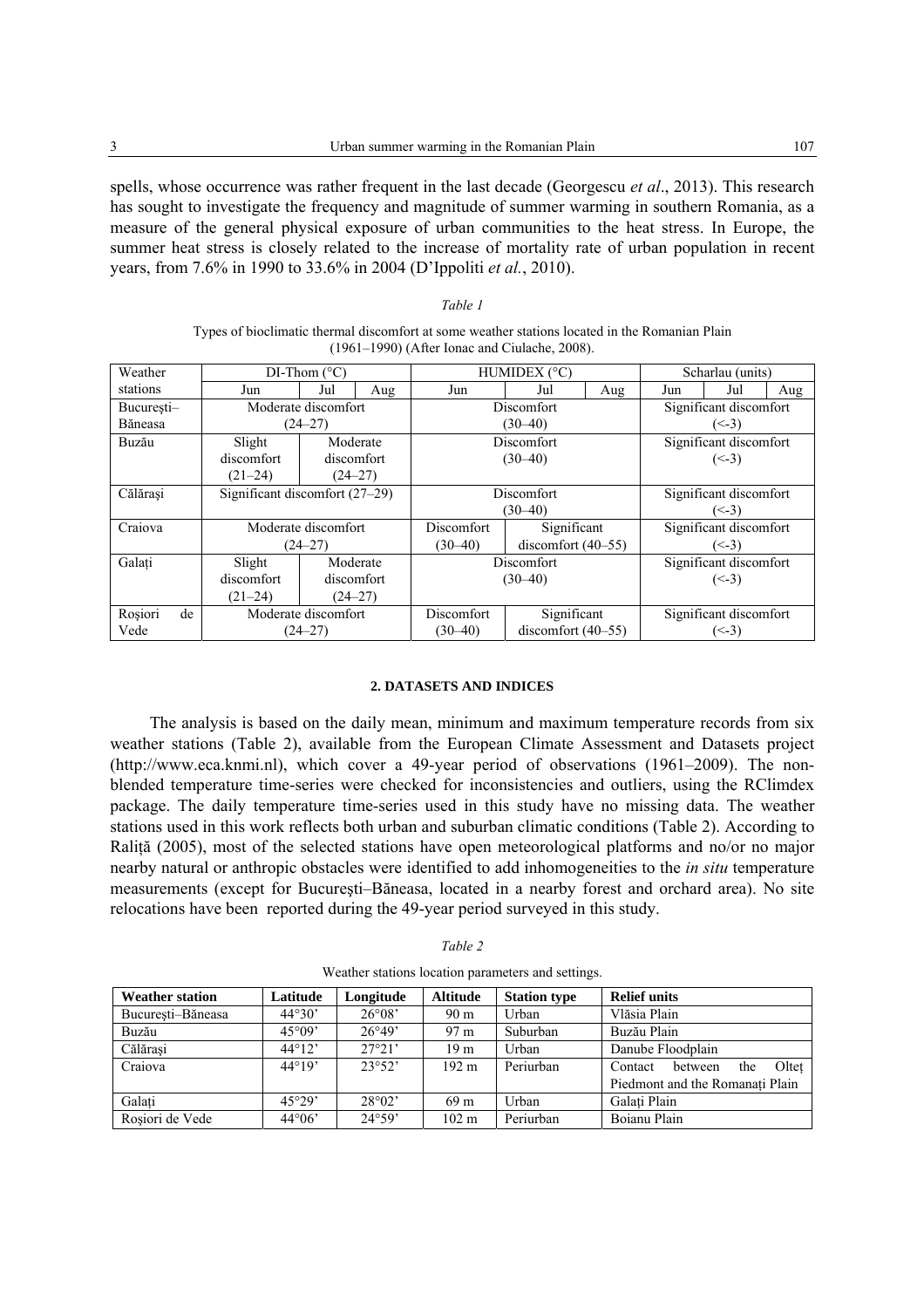The paper is focused on high-impact hot weather phenomena that have affected the southern Romania region frequently and severely during the last decades (e.g. hot days, hot nights, heat waves). The analysis is based on several relevant indices aiming at quantifying the response of climatological heat stress to temperature change under current climate conditions:

1. Tropical heat stress (THS), a composite index which combines the day-time (THS $_{day}$ ) and night-time (THSnight) heating effect of warm and dry tropical advections. The index was computed for summer by cumulating the absolute frequency of tropical days (Tmax >30°C) and nights (Tmin >20°C). Because of the urban heat island effect (UHI), minimum temperature is generally higher in urban areas compared to rural and suburban areas, tending to underestimate the heat stress exposure. No paired sites analysis was undertaken in the present study to quantify the UHI effect.

2. Combined heat stress (CHT), also a composite index between the number of tropical nights (Tmin  $>20^{\circ}$ C) and hot days (Tmax  $>35^{\circ}$ C), introduced by EEA (EEA, 2012a).

3. Heat waves (HW) were defined as number of consecutive days when the maximum temperature exceeded 35°C, the corresponding threshold of canicular day occurrences. This fixed threshold, roughly corresponds to the long-term daily 95<sup>th</sup> percentile of maximum temperatures within the June– August season, at all the selected weather stations, calculated for the 49-year period of observations.

4. Cooling degree-days (EEA, 2012b) is derived from daily mean temperature measurements and is defined relative to the 22°C base temperature (the outside temperature below which a building is assumed to need cooling according to STAS 6648/2, which regulates the size of cooling systems for buildings, based on external temperatures in July).

The Mann-Kendall (MK) non-parametric test was used to assess the local statistical significance of the trends and change rates in the variability of the selected heat stress indices. The MK test is a rank-based procedure and is particularly suitable for analysis of data series containing outliers. The significance threshold was set to the 5% level. The trends and change-points in the variability of summer temperature and heat stress indices were identified using the non-parametric Pettitt test, which is based on the Mann-Whitney test.

The generalized extreme value (GEV) distribution has been fitted to the 49-year time series of the highest maximum temperature summer records to assess the magnitude of some rare and severe heat wave episodes and the corresponding return periods of these records.

#### **3. CURRENT AND FUTURE TEMPERATURE CHANGE SIGNALS IN SOUTHERN ROMANIA**

The analysis of the long trends of countrywide temperature time-series (1901–2005) has indicated a significant rise of the annual average temperature by about 0.5°C (0.05°C/decade), for most regions of Romania, but yet, at higher rates in the southern and eastern ones (including the littoral area), up to 0.07–0.08°C/decade (GASC, 2008). This behaviour has been confirmed by the results of the analysis on the evolution of temperature extremes in the Romanian Plain Region over the 1961–2009 period. Regionally wide, the 49-year trends of both temperature extremes are persistently positive since the mid-to-late 1980s for most seasons, except autumn. The six selected weather stations show common variability patterns and similar seasonal change rates. Peak warming rates are specific to summer for most sites (0.5–0.6°C/decade), excepting Craiova and Bucureşti–Băneasa stations where winter warming is the largest over the period, yet at comparable rates of about 0.5°C/decade. At all the stations the entire distribution of the summer extreme temperatures shifts significantly towards higher values, most visible changes occurring in the upper tail of the maximum temperature extremes,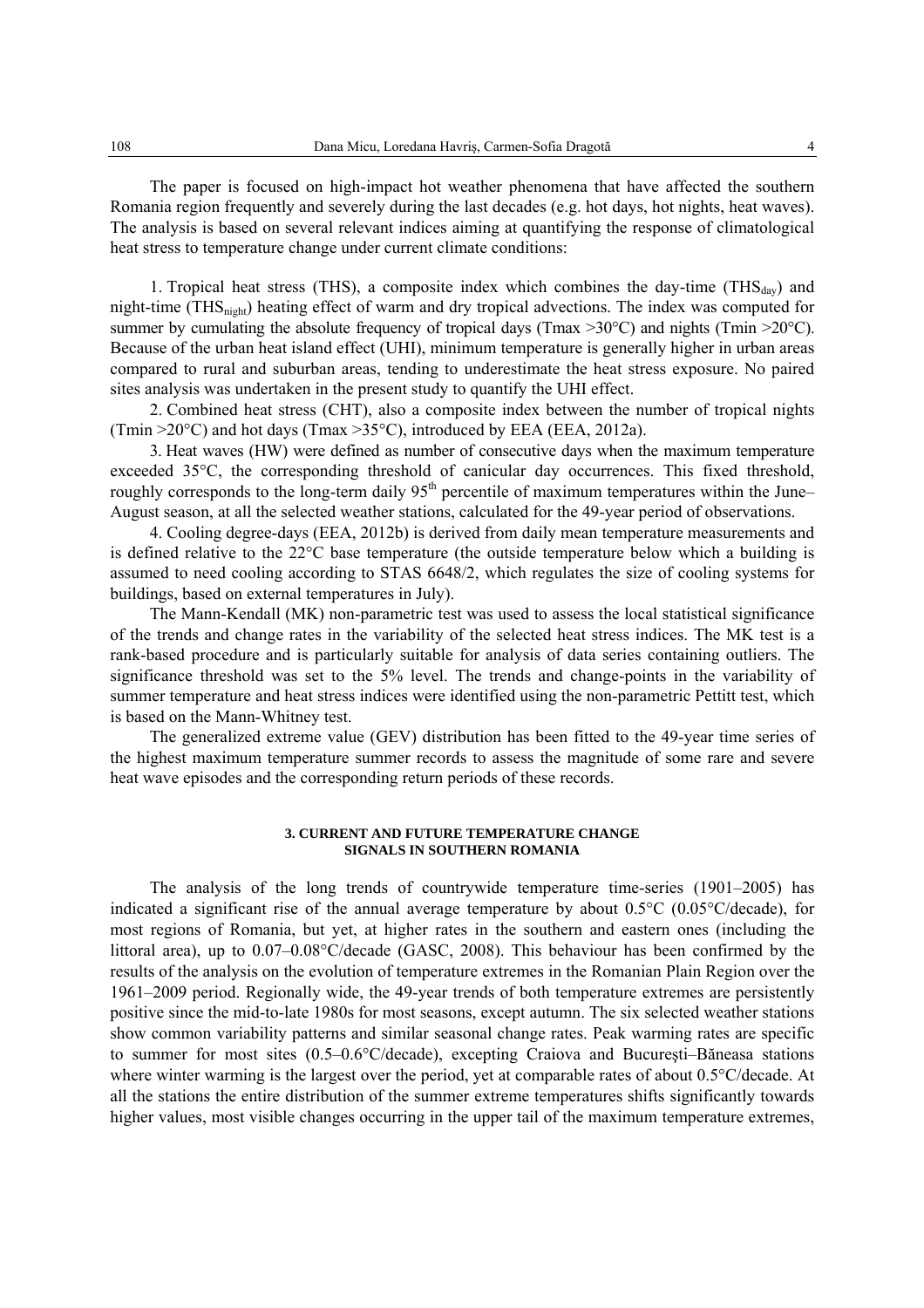after 1985. This shift is accompanied by a decadal change in the extreme tails of the probability density function (PDF): an increase of the 95% quantile of summer maxima (of 0.6° to 1.6°C) and a similar shift even at the 99th percentile level (of 0.6° to 2.6°C).

In one of the most comprehensive synthesis on climate variability and change in Romania, Busuioc *et al*. (2010) showed that the Extra-Carpathian regions of Romania (particularly the southern ones) are under a higher frequency and duration of warm extremes since mid-to-late 1980s or early 1990s. Furthermore, these trends pinpoint areas that appear to widely overlap those which have also experienced more frequent episodes of severe droughts in the recent decades (e.g. 2000, 2007) (Sandu *et al*., 2010). In a study conducted on the mechanisms of controlling hot summer occurrence in Romania (Busuioc *et al*., 2007), the strong summer temperature anomalies in recent years (2000, 2003, 2007) have been associated to the increased frequency of high-pressure systems in altitude (500 mb level), which were optimum correlated to positive temperature anomalies at 850 mb level centered above the South-East European territory (in terms of both spatial extension and anomalies).

The climate projections by the end of the  $21<sup>st</sup>$  century, under A1B scenario (CECILIA FP7 Project – www.cecilia.org), indicate a further intensification of summer warming in the southern Extra-Carpathian regions:

– by maximum temperatures: at a rate ranging from  $0.7{\text{-}}0.8^{\circ}C$  (2021–2050) to  $4.0{\text{-}}4.3^{\circ}C$  (2071– 2100);

– by minimum temperatures: at a rate ranging from  $0.7-0.8$ °C (2021–2050) to  $3.7-4.1$ °C (2071– 2100);

It is also projected that some warm extremes (e.g. summer days when Tmax>25°C, tropical days when  $\text{Tr}\left(\frac{300}{20}\right)$  will significantly increase in summer until 2100, at a rate of 7 to 40%.

#### **4. RESULTS**

# **4.1. Tropical heat stress (THS)**

The tropical heat stress is considered a reliable variable in the assessment of the thermal extreme regime of urban regions, as combining the day-time and night-time heat exposure of city communities. Considering the value range of the two THS components, the Romanian Plain Region displays one of the highest tropical heat exposure in Romania. Among the cities surveyed in this study, Roşiori de Vede and Călărași show the highest THS<sub>dav</sub> (37–39 days/summer), while Galați and Buzău distinguish themselves by the highest frequency of THS<sub>night</sub> (about 8 nights/summer). The large-scale circulation patterns resulting in a great tropical heat stress across the region explain the narrow value range of this index, from 36 to 44 units. Yet, peak THS values are recorded at Roşiori de Vede (41 units) and Călăraşi (44 units), while its minima are specific to Galaţi (36 units) and Craiova (37 units). Generally,  $THS<sub>day</sub>$  has the highest share to the overall THS across the region (above 77%), while the contribution of THSnight does not exceed 20% (excepting Galaţi 22.8%) (Fig. 2a).

In response to the summer maximum and minimum temperature rise, THS is on a significant increase across the Romanian Plain Region, since the early 1980's, which marks a recent warming phase across the whole country (Fig. 2b). Table 3 indicates the decadal changes in THS components over the study period, with considerable increase in the day-time heat stress (above 100 cases at Buzău, Craiova and Roşiori de Vede), particularly between the second and third decades (Table 3). The THS trends over the period are robust  $(>=5\%$  level) at all the selected sites, but they are highly significant at Roșiori de Vede, Buzău, Galați and Călărași (0.1% level)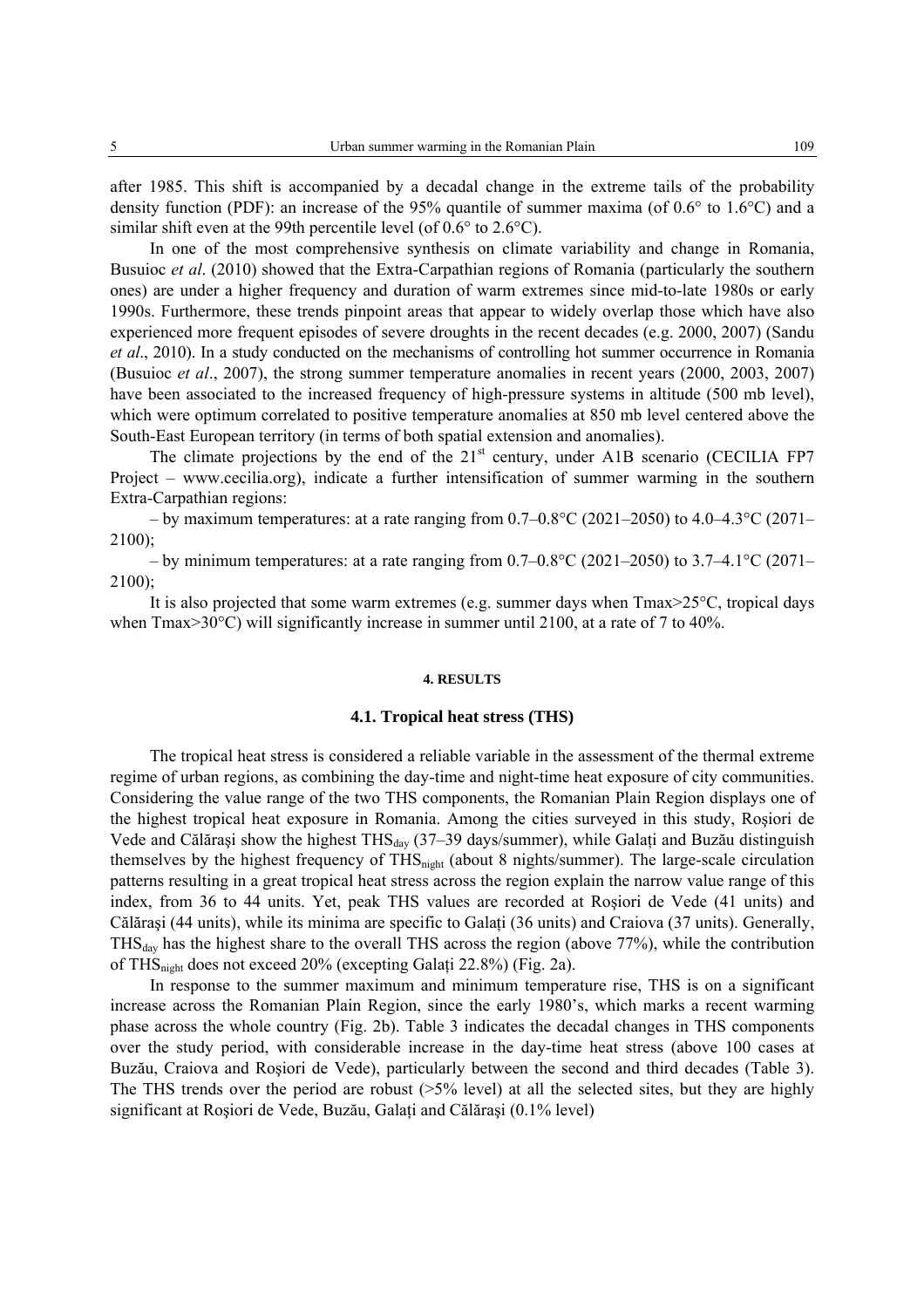| Decenial variation of the day- and night-time tropical heat stress (number of cases)<br>in urban areas of the Romanian Plain Region. |                    |                      |                                            |           |                    |                      |             |                      |                    |                      |  |  |
|--------------------------------------------------------------------------------------------------------------------------------------|--------------------|----------------------|--------------------------------------------|-----------|--------------------|----------------------|-------------|----------------------|--------------------|----------------------|--|--|
| Weather                                                                                                                              |                    | $1961 - 1970$        |                                            | 1971–1980 |                    | 1981–1990            |             | 1991-2000            | $2001 - 2009$      |                      |  |  |
| stations                                                                                                                             | $HSS_{\text{dav}}$ | THS <sub>night</sub> | THS <sub>night</sub><br>$THS_{\text{dav}}$ |           | $THS_{\text{dav}}$ | THS <sub>night</sub> | $THS_{day}$ | THS <sub>night</sub> | $THS_{\text{dav}}$ | THS <sub>night</sub> |  |  |
| Bucuresti-                                                                                                                           | 333                | 30                   | 229<br>10                                  |           | 30<br>317          |                      | 408<br>12   |                      | 426                | 20                   |  |  |
| Băneasa                                                                                                                              |                    |                      |                                            |           |                    |                      |             |                      |                    |                      |  |  |

Buzău 272 51 187 40 307 43 383 102 355 135 Călărași | 345 | 35 | 288 | 32 | 357 | 27 | 462 | 53 | 469 | 76 Craiova | 297 | 35 | 188 | 11 | 296 | 39 | 402 | 81 | 378 | 66 Galați | 217 | 86 | 187 | 26 | 249 | 46 | 327 | 100 | 366 | 139

325 | 22 | 240 | 13 | 375 | 37 | 457 | 47 | 438 | 76

*Table 3* 

| a.<br>(%)<br>100 | THSday<br>$\rightarrow$ THS   |          | <b>THSnight</b> |                    | (units)<br>46 | b.        |           | $\cdots$ X $\cdots$ Galati | București-Băneasa<br>Călărași<br>Regional THS trend |        |         |              |            |           | Buzău<br>Craiova | Rosiori de Vede |              |              | 100                                           |
|------------------|-------------------------------|----------|-----------------|--------------------|---------------|-----------|-----------|----------------------------|-----------------------------------------------------|--------|---------|--------------|------------|-----------|------------------|-----------------|--------------|--------------|-----------------------------------------------|
| 90               |                               |          |                 |                    |               |           | 1960s     |                            |                                                     | 1970s  |         | <b>1980s</b> |            | 1990s     |                  |                 | 2000s        |              | 90                                            |
|                  |                               |          |                 |                    | 44            |           |           |                            |                                                     |        |         |              |            |           |                  |                 |              |              | 80                                            |
| 80<br>70         |                               |          |                 |                    | 42            |           |           |                            |                                                     |        |         |              |            |           |                  |                 |              |              | 70                                            |
| 60               |                               |          |                 |                    | 40            |           |           |                            |                                                     |        |         |              |            |           |                  |                 |              |              | 도 09<br>조                                     |
| 50               |                               |          |                 |                    | 38            |           |           |                            |                                                     |        |         |              |            |           |                  |                 |              |              | $\frac{50}{\underline{5}}\times\frac{1}{100}$ |
| 40               |                               |          |                 |                    | 36            |           |           |                            |                                                     |        |         |              |            |           |                  |                 |              |              |                                               |
| 30               |                               |          |                 |                    | 34            |           |           |                            |                                                     |        |         |              |            |           |                  |                 |              |              | 30                                            |
| 20<br>10         |                               |          |                 |                    | 32            |           |           |                            |                                                     |        |         |              |            | ଚ୍<br>≫   |                  |                 |              |              | 20                                            |
| $\mathbf{0}$     |                               |          |                 |                    | 30            |           |           |                            |                                                     |        |         | ž            |            |           |                  |                 |              |              | 10                                            |
|                  |                               |          | Galați          |                    |               |           |           |                            |                                                     |        |         |              |            |           |                  |                 |              |              | 0                                             |
|                  | Buzău<br>București<br>Băneasa | Călărași | Craiova         | Roșiori de<br>Vede |               | 963<br>96 | 965<br>96 | တ<br>96                    | თ                                                   | ග<br>თ | 98<br>ග | 985<br>98    | 989<br>987 | 993<br>99 | 997<br>99        | တ<br>199<br>200 | 2005<br>2003 | 2007<br>2009 |                                               |

Fig. 2 – Average share of THSday and THSnight to the total THS (a) and the 49-year variability of the total THS (b).

### **4.2. The combined heat stress (CHT)**

The combined heat stress index (CHT) is an exposure indicator of urban comunities to the heat summer thermal stress, which has been found to explain the spatial and temporal variance in excess mortality during the recent heat waves in Europe (EEA, 2012a).

The cities located in the Southern Romanian Plain display a considerable combined heat stress, similarly to those located in the plain and tableland regions of Central and Southern Europe, frequently exposed to persistent hot and dry summer airflows of North-African origins (e.g. the central and southern areas of the Iberic Peninsula, the Padan Plain, the Pannonian Plain). Southern Romania is particularly affected by hot days and tropical nights in summer. Consequently, the value range of the CHT across the region is rather small, showing a fairly similar heat stress exposure among the selected sites, under common large-scale circulation patterns: from 6.3 units at Bucureşti–Băneasa to 10.3 units at Galaţi and Buzău (Fig. 3a). The changes in the CHT evolution under current climate conditions are robust at all the sites and are particularly explained by a growing share of tropical nights at four out of the six sites. Along with, a slight expansion heat stress interval towards early autumn was observed in several years under the influence of some warm September months e.g. 1986–1987, 1994, 2008 (Fig. 3b).

Roşiori de Vede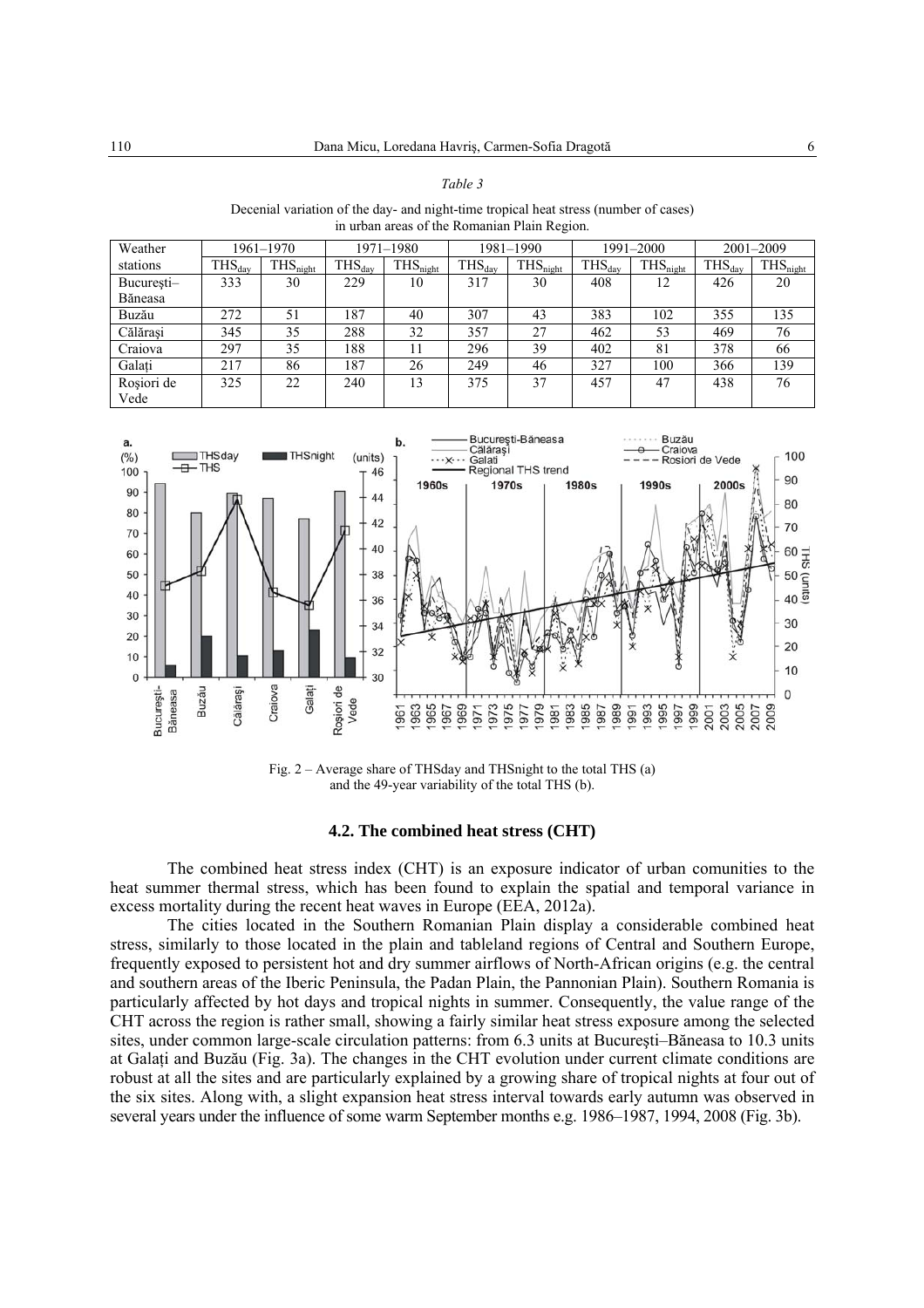

Fig. 3 – The share of hot days and tropical nights to the summer CHT (a) and its decennial variation (b).

The 21st century projections (IPCC A1B emission scenario), averaged from five Regional Climate Model simulations within the EU-ENSEMBLES project, indicate an ongoing increase of the CHT index (relative to the 1961–1990), implying a clear northward expansion of the affected regions (Fischer and Schär, 2010) (Fig. 4).



Fig. 4 – Projected CHT change over the 21st century in Europe (EEA, 2012).

# **4.3. Heat waves (HW)**

There is a great concern for cities in warmer climates (e.g. hot summers in most European cities) due to an increased duration and severity of heat waves (EEA, 2012). In the study-region, heat waves are sporadic but highly recurrent and their frequency, duration and intensity are closely related to hot tail maximum temperatures of over 35°C. The cities particularly prone to frequent heat waves (>50 cases/period) are: Călăraşi (57), Roşiori de Vede (55) and Bucureşti–Băneasa (52), as for the rest of the cities, their frequency did not exceed 40 cases/period: Craiova (39), Buzău (33), Galati (26). There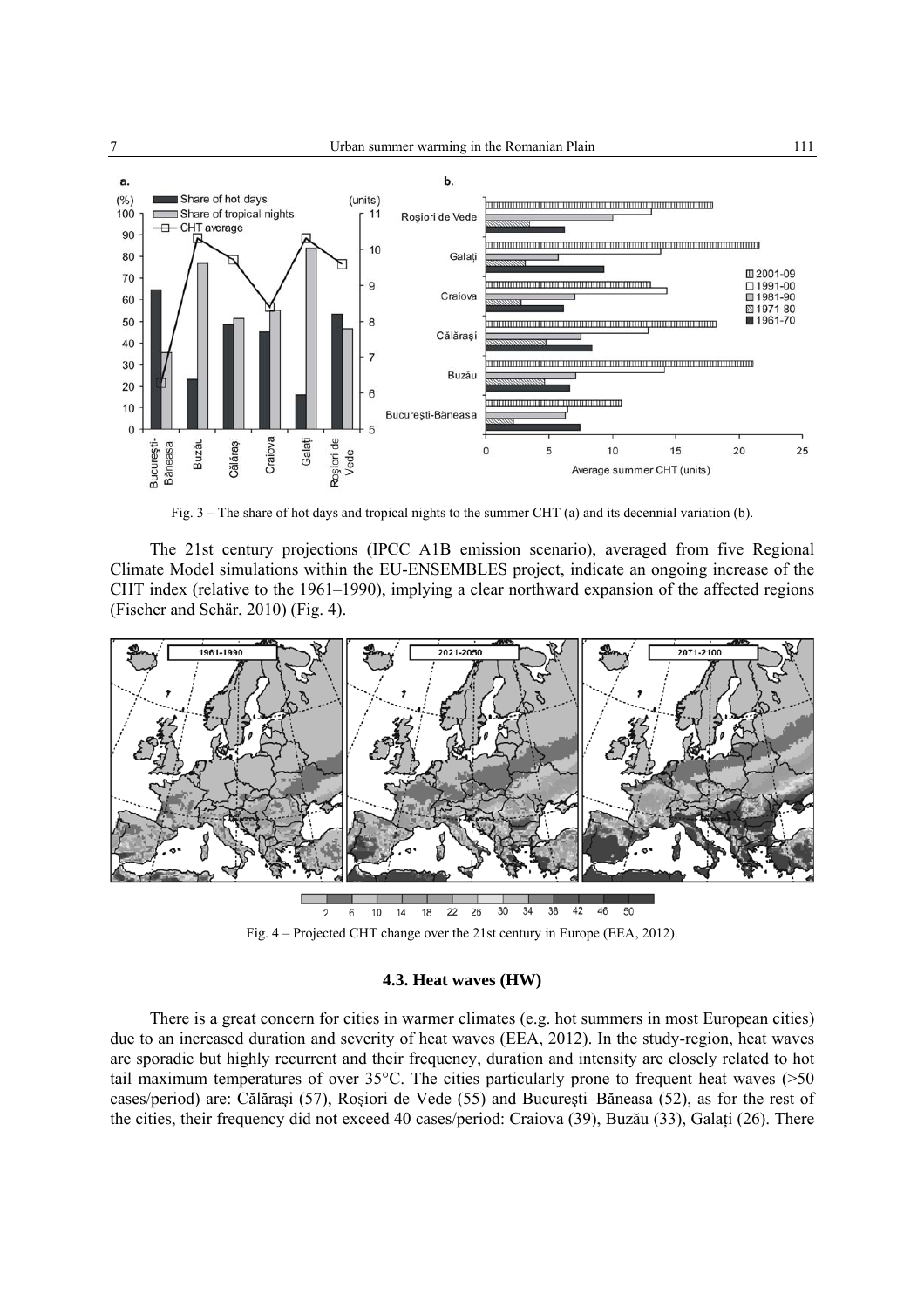is a clear evidence of increasing frequency of these extremes in the region over the 1961–2009 period, from less than 10 cases/decade during the 1961–1990 interval to more than 10 cases in the 1991–2009 period (Fig. 5a).

The duration of an individual heat wave episode did not exceed 11 days across the region (July 1987 at Roşiori de Vede) and did not fall below 9 consecutive days in the rest of urban and suburban sites. On an annual average basis, the heat wave duration is rather low in the region (below 5 days), with a 70 to 90% probabilty in all the locations. The occurrence probability of heat wave durations of 6 to 10 days is up to 30%, while those of more than 10 days did not exceed 10%, providing evidence of hot and dry summer incidence (e.g. 1988, 2000, 2007). The evolution of decadal cummulated heat wave durations suggests a significant summer warming in all the surveyed cities, mostly visible in the last two decades of the 49-year period (Fig. 5b).



Fig. 5 – Decadal change in the cumulated frequency (a) and duration of heat waves (b).

The exposure to heat stress of the urban and suburban areas of the Romanian Plain Region is on an overall increase: at a rate of 5–7 days/decade of the annual duration of HW and of about 0.2–0.5 days/decade of the maximum length of individual HW (Fig. 6). These trends are highly statistically significant (for 5% to 0.1% levels). However, two out of the six selected urban areas appear to be the ones most exposed to more persistent HW under current climate conditions (Roşiori de Vede, Călărași).



Fig. 6 – Variability of the maximum duration of individual heat waves.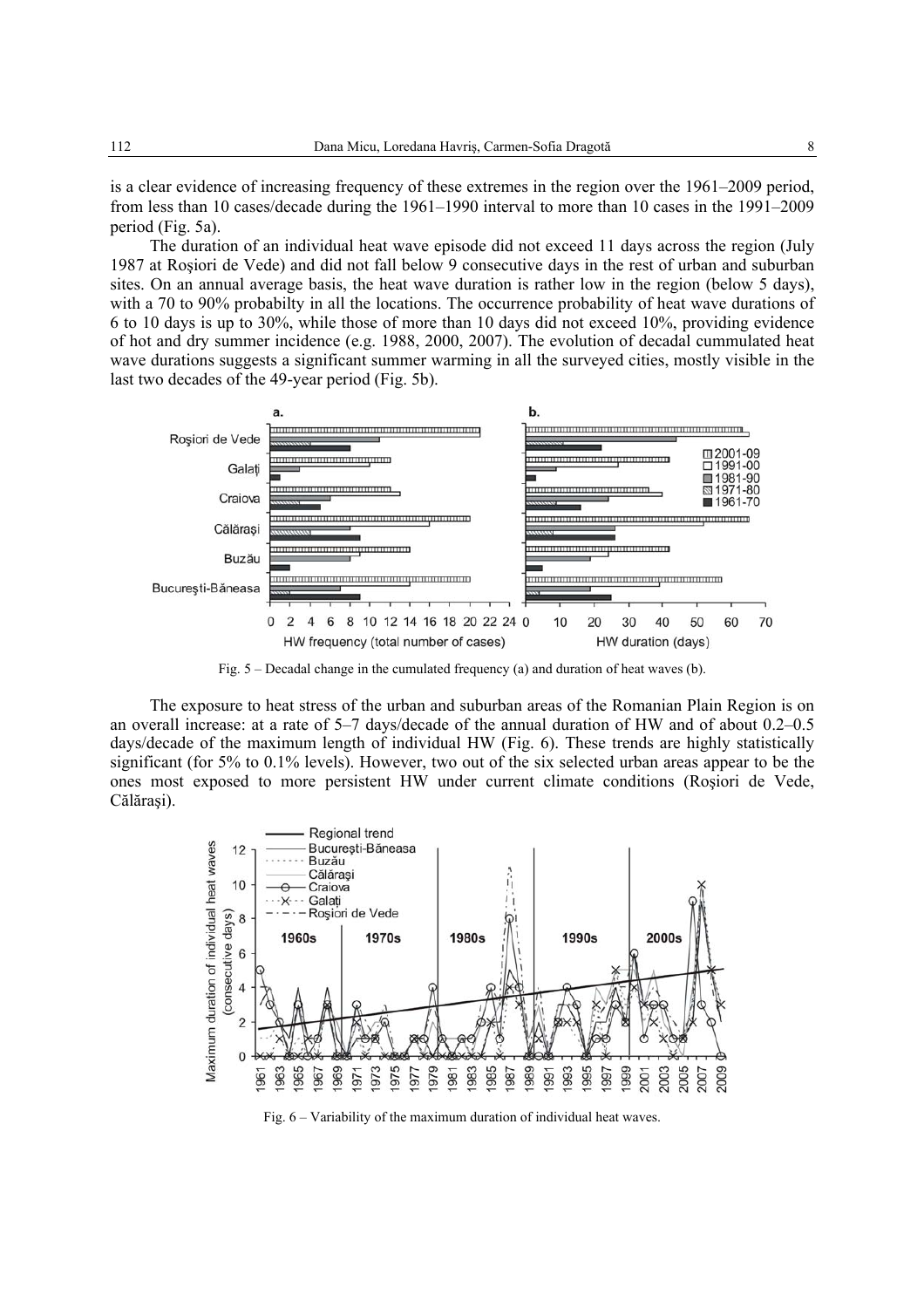These results are confident to those obtained by Busuioc *et al.* (2010), who emphasized similar variability patterns of these extremes across the country and a concentration of the most persistent heat wave episodes after 2000. However, the southern and eastern plain regions appear to be particularly exposed to such extremes, as they are showing the highest increasing rates in their duration, also to share common large-scale circulation causality. Georgescu *et al*. (2013) investigated the connections between the large-scale circulation patterns using the COST733 catalogue and heat waves and droughts recorded during the May–September interval after 2000, in Romania. Accordingly, the occurrence and persistence of hot temperatures and prolonged drought episodes in southern Romania is closely correlated to quasi-stationary high pressure circulation anomalies over South-Eastern Europe, with a strong southern circulation component. Ionită *et al.* (2013) linked the the multi-decadal variability of summer temperature over Romania to the sea surface temperature anomalies associated to the Atlantic Multidecadal Oscillation (AMO).

The maximum intensities of heat waves were fitted in the Generalized Extreme Value (GEV) distribution in order to derive the return periods of their values. The highest magnitudes of the heat wave episodes were recorded in 2000 (Craiova 42.3°C and Bucureşti–Băneasa 42.2°C) and more widely in 2007 (Roşiori de Vede 42.7°C, Craiova 42.6°C, Galaţi 40.5°C, Buzău 40.3°C). The return periods of these events were of at least 30 years (Craiova 30.6 years, Buzău 36.3 years) and exceptionally over 120 years in a single location (Bucureşti–Băneasa 125.9 years) (Fig. 7a). Heat wave episodes of more than  $40^{\circ}$ C intensity had an occurrence probability of only 4 to 10% over the study period. The intensification of heat waves in southern Romania became highly visible after 1985– 1988 (Fig. 7b), when over the study period of observations the magnitude of heat waves reached for the first time the 40°C threshold, which represents the now-casting maximum temperature threshold corresponding to the orange alert of the National Meteorological Administration (NMA). However, in 2007 (a maximum temperature record year for most weather stations in southern Romania), the magnitude of heat waves measured at Roşiori de Vede and Craiova stations was only 0.3–0.4°C lower than the NMA red alert threshold (43°C).



Fig. 7 – The absolute intensity of heat waves and the corresponding return periods (a) and the observed variability of heat wave intensity (b).

## **4.4. Cooling degree days (CDDs)**

Rising peak energy demand in summer is an issue of particular concern for policy-makers, particularly in countries with significant summer peaking, where the awareness of cooling demand is already strong (e.g. the Mediterranean countries) (Aebischcher *et al*., 2007). The cooling-degree days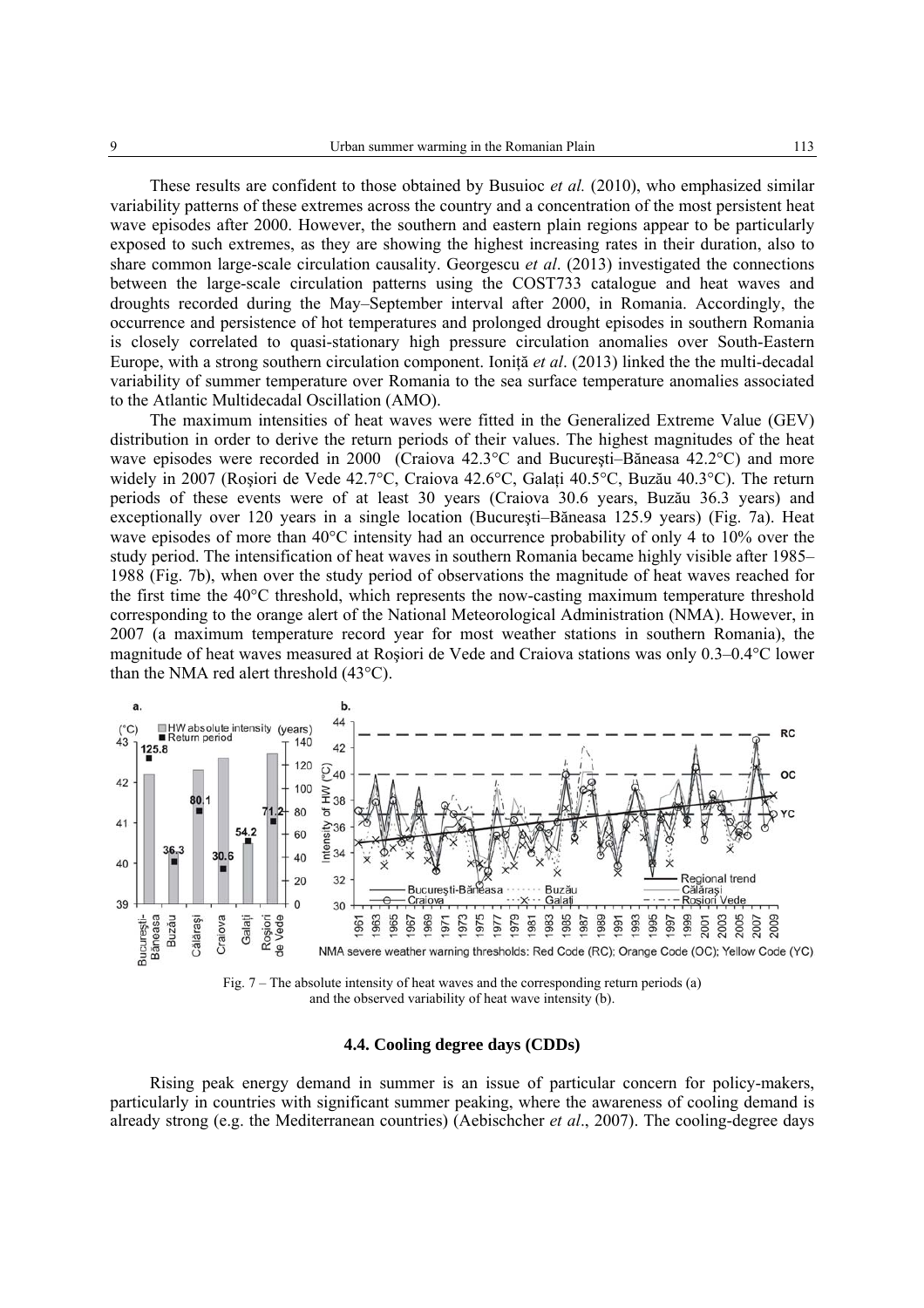index is a proxy for the energy demand for indoor cooling and for the magnitude of heat stress, as it is based on the external temperature directly affected by climate change. The observed increase in the number of hot days and heat waves resulted in an increase in the cooling demand in most southern European cities (EEA, 2012b) and a higher energy consumption, as cooling is delivered currently, almost exclusively through electricity. For such reasons, climate adaptation action in Europe uses weather-related derivatives, based on specific weather triggers (e.g. rainfall, temperature, number of heating or cooling degree days, soil humidity), as components of the overall risk management strategy (European Climate-Adapt Platform).

The regional average CDDs in summer is about 217, showing a variation range of 191 (Bucureşti–Băneasa) and 239 (Călăraşi). The share of summer to the overall cooling degree days in the selected urban areas is about 90.8%, while the contribution of extra-summer months (May and September) count up to 4.3% and 4.6%, respectively (Fig. 8a). Explicitly, the share of April and October is rather insignificant (below 0.5%), as their contribution to the overall annual CDDs is visible only in some warm spring (e.g. 1983, 1998, 2000) and autumn months (e.g. 1993, 1999, 2001).

In response to the recent temperature rise over the last two decades of the 49-year period analyzed, the summer CDDs is on a statistically significant increase (for 5% to 0.1% levels) at all the selected sites (Fig. 8b). Summer months are mostly responsible for the overall positive trend in the urban cooling demand, at rates of 26 to 34 CDDs/decade in most locations. The nearby local vegetation of the Bucureşti–Băneasa measurement site (consisting in forest vegetation and orchards) explains the lower values of the indicator, as well as the change rates in summer (16 CDDs/decade), still significant but only for the 10% level.

The projected temperature change, resulting from higher temperatures and heatwaves, are expected to affect human health and to entail a number of socio-economic and environmental impacts in cities across Europe, e.g. disturbancies in energy and water supply and transport services along with additional socio-economic challenges in summer such as failure of power transport networks, higher energy demand for cooling, failure of power supplies (Schauser *et al*., 2010, EEA, 2008). However, indoor cooling (using air conditioning units) in highly-dense built-up urban areas, is not an option for outdoor activities during hot days or for low-income groups and is considered only a mid-term adaptation option to reduce heat exposure (WHO, 2009).



Fig. 8 – Share in the annual CDDs (a) and the summer CDDs variability and trend (b).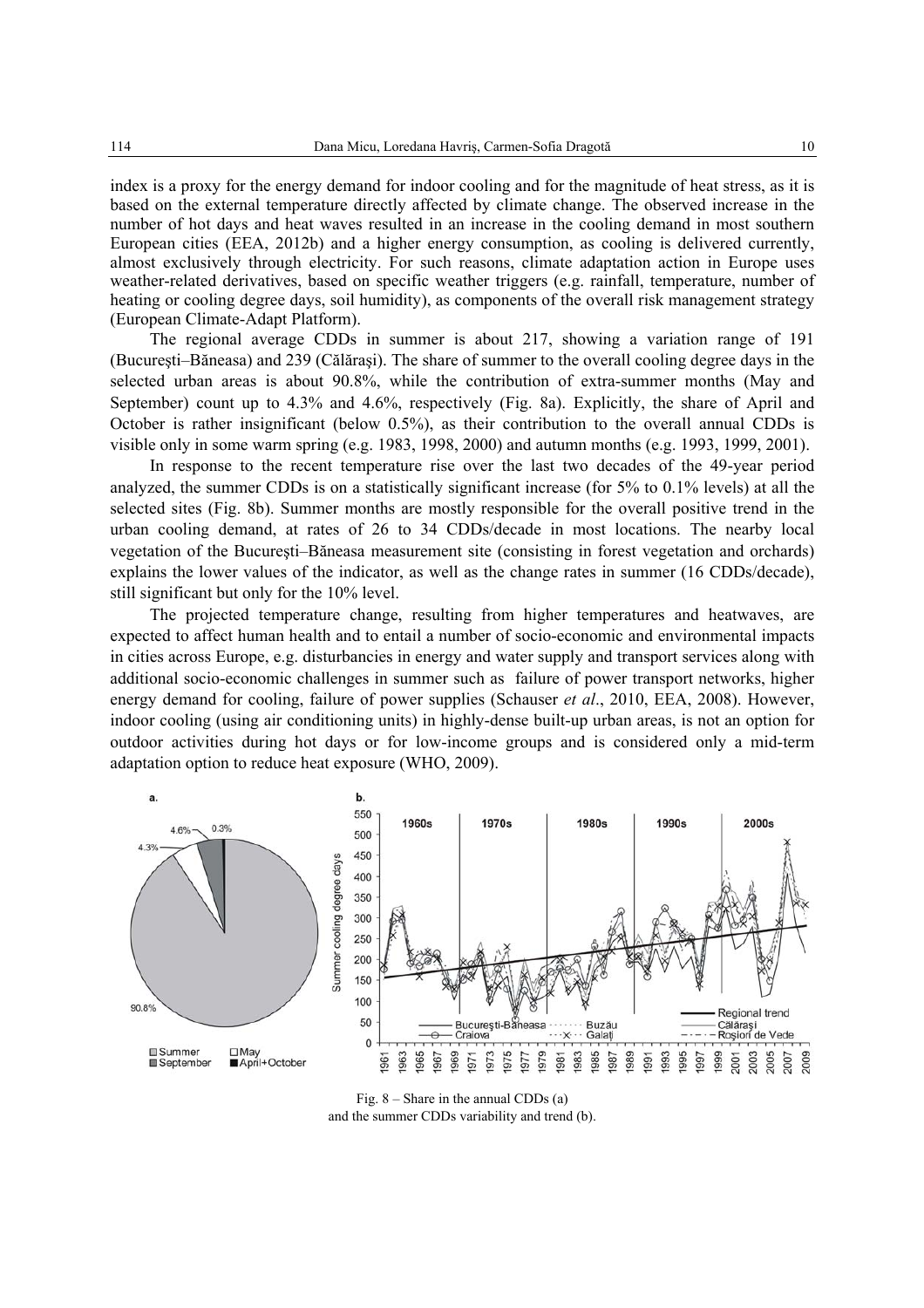#### **5. CONCLUSIONS**

The foregone analyses serve to emphasize the intensification of summer thermal heat stress in all the selected urban/suburban sites of southern Romania, in response to the behaviour of minimum and maximum temperature evolution in recent decades. However, some local city features proved to be more important than regional climate characteristics in sizing the heat stress exposure variation (e.g. the Bucureşti–Băneasa case).

Comparing the observed trends of the heat stress indices, the cities located in the Romanian Plain Region are tending to experience a strong increase in the frequency and persistence of hot summer weather, a fact also confirmed by changes in the upper extreme tails of PDFs of maximum temperatures. The mid-1980s marks a robust shift in the variability of the selected heat stress indices all over the study region, suggesting the beginning of a recent warming phase in most regions of Romania (as confirmed by Busuioc *et al*., 2010).

The results suggest that the cities selected for this analysis are clustered in a wider region sensitive to heat impact including the southern and south-eastern parts of the Romanian teritorry, which also shares similar variability patterns of summer temperature with many urban areas located in some South European countries (e.g. Spain, Italy, Bulgaria, Greece). The recent extreme temperature change patterns in summer explain the visible rise in the frequency of hot tropical days by the end of the period (above 30° and even 35°C) after 1981–1985. The differences between the average and maximum frequency of hot nights before 1980 and after 1981 is of 12–17 days and up to 34 days, respectively, regardless of the urban and periurban local settings. Combining the day- and night-time tropical heat stress (THS index), Roșiori de Vede, Buzău, Galați și Călărași appear to be the most affected, as the THS increase is highly significant over the period (0.1% level). The consecutive occurrence of canicular days and hot nights has been found to explain the spatial and temporal variability of heat stress during the persistent warm airflows of tropical origin (North-African). The change signals of the combined heat stress effect of tropical nights and hot days (CHT index) are significant for all the selected urban and suburban areas of the Romanian Plain Region and they are perceptible after 1985. There is a strong evidence from the EU-ENSEMBLE projections (A1B SRES scenario) that in the study region, as well as in the limitrophe northern regions (e.g. the Subcarpathian sector) the heat stress impact will be further amplified by the end of the  $21<sup>st</sup>$  century, considering the changes in the CHT index value range and expected heat wave occurrences.

The heatwave episodes recorded in recent decades (particularly in 2000 and 2007 years) in the study region were among the most severe ones, determining prolongued intervals of hot temperatures and extremely high intensity peaks (30 to 125 year return periods). The Călăraşi, Roşiori de Vede and Bucureşti–Băneasa sites appear to be the ones most frequently affected by this phenomena (above 50 case/period). After 1985–1988, the severity of heat waves has visibly increased, reaching and exceeding the 40°C threshold (the NMA orange alert level) and even spreading, in some locations (Roşiori de Vede and Craiova), towards the NMA red alert code threshold of 43°C by the end of the study period (in 2007).

In response to the recent temperature rise observed in the second half of the 49-year period, the summer cooling need is on a significant increase (for 5 to 0.1% levels) in all the selected cities. An expansion of the cooling interval towards the late spring (May) and early autumn months (September) was also observed in the region, in response to the higher occurrence probability of hot summer temperatures and heat waves after 1985–1990.

Considering the model results concerning the mid-term and long-term temperature projections for Europe and Romania, the human population living in the Romanian Plain Region (in urban, suburban and rural environments) is expected to become more sensitive to the summer temperatures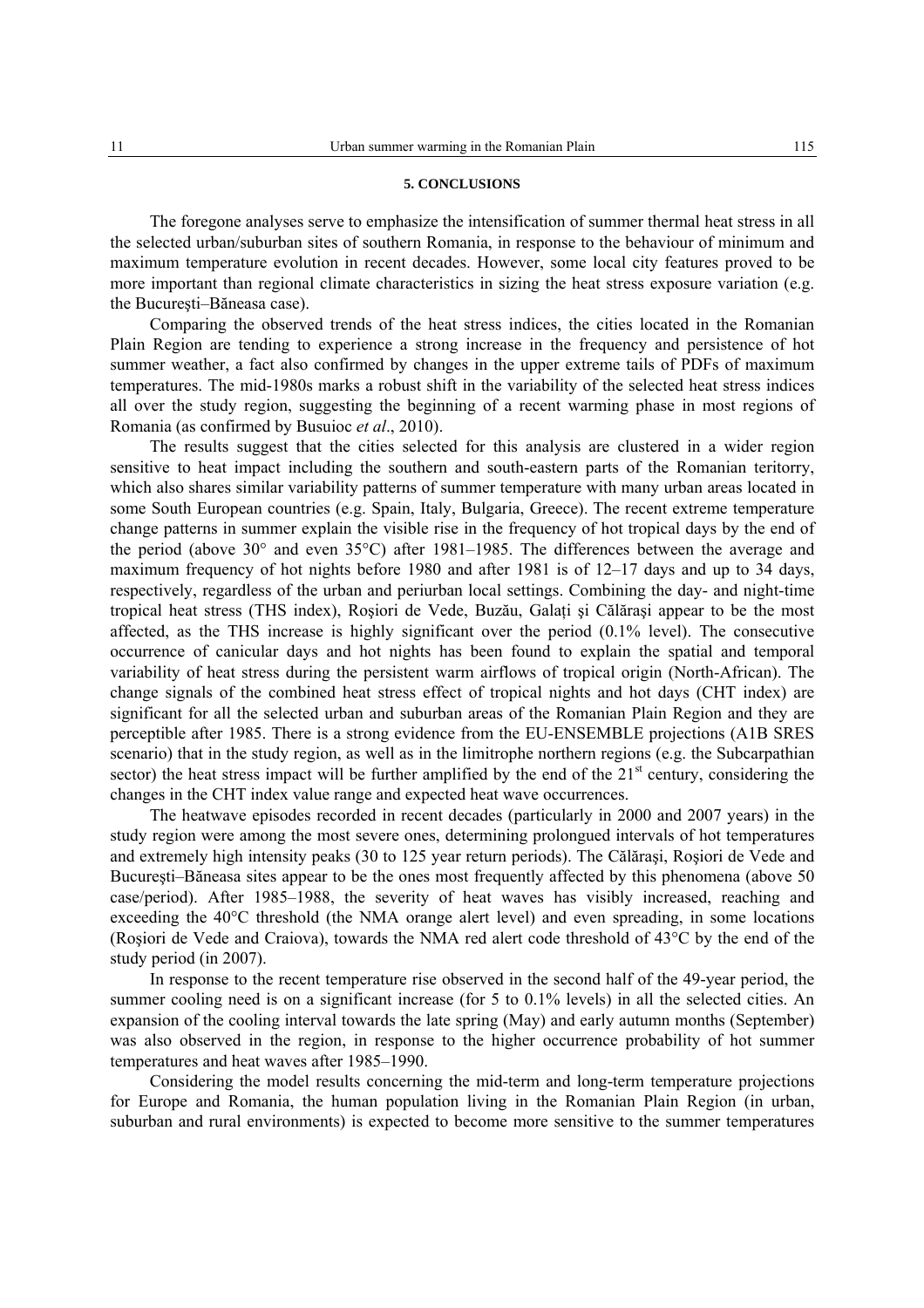increase of over 4°C (on average). Most cities located in southern Romania are likely to grow more vulnerable to heat stress impact as heat waves and hot summer days are projected to occur with greater frequency by the end of the  $21<sup>st</sup>$  century.

**Acknowledgements:** This study was carried out under the Romanian Academy fundamental research theme focusing on the *Climate hazards in the Romanian Plain Region. Drought and desertification* (the 2013 phase).

### **REFERENCES**

- Aebischer, B., Catenazzi, G., Jakob, M. (2007), *Impact of climate change on thermal comfort, heating and cooling energy demand in Europe*, ECEEE Summer Study on Saving Energy, European Council for an Energy Efficient Economy, p. 859–870.
- Barriopedro, D., Fischer, E. M., Luterbacher, J., Trigo, R. M., Garcia-Herrera, R. (2011), *The hot summer of 2010: Redrawing the temperature record map of Europe*, Science, 332(6026), p. 220–224.
- Beniston, M., Stephenson, D. B., Christensen, O. B., Ferro, C. A. T., Frei, C., Goyette, S., Halsnaes, K., Holt, T., Jylhä, K., Koffi, B., Palutikof, J., Schöll, R., Semmler, T., Woth, K. (2007), *Future extreme events in European climate: an exploration of regional climate model projections*, Climatic Change, **81**, p. 71–95.
- Brücker, G. (2005), *Vulnerable populations: Lessons learnt from the summer 2003 heat waves in Europe*, Eurosurveillance, **10**, *7*, 147 p.
- Busuioc, Aristiţa, Dumitrescu, Al., Soare, Elena, Orzan, Alina (2007), *Summer anomalies in 2007 in the context of extremely hot and dry summers in Romania*, Romanian Journal of Meteorology, **9**, *1–2*.
- Busuioc, Aristiţa, Caian, Mihaela, Cheval, S., Bojariu, Roxana, Boroneanţ, Constanţa, Baciu, Mădălina, Dumitrescu, Al. (2010), *Variabilitatea şi schimbarea climei în România*, Edit. Pro Universitaria, Bucureşti, 226 p.
- D'Ippoliti, D.,Michelozzi, P., Marino, C., de'Donato, F., Menne, B., Katsouyanni, K., Kirchmayer, U.,Analitis, A., Medina-Ramón, M., Paldy, A., Atkinson, R., Kovats, S., Bisanti, L., Schneider, A., Lefranc, A., Iñiguez, C., Perucci, C. A. (2010), *The impact of heat waves on mortality in 9 European cities: results from the EuroHEAT project*, Environmental Health, **9**, 37 p.
- Fischer, E. M., Schär, C. (2010), *Consistent geographical patterns of changes in high-impact European heatwaves*, Nature Geoscience, 3(6), p. 398–403.
- Georgescu, Florinela, Andrei, Simona, Ştefan, Sabina, Ştefănescu, V., Barbu, N. (2013), *Heat waves in South-Eastern Europe – identification of synoptic patterns using COST733 catalogues*, EGU General Assembly, April 2013.
- Ionac, Nicoleta, Ciulache, S. (2008), *Atlasul bioclimatic al României*, Edit. ARS Docendi, Bucureşti, 279 p.
- Ioniţă, Monica, Rîmbu, N., Chelcea, Silvia, Pătruţ, Simona (2013), *Multidecadal variability of summer temperature over Romania and its relation with Atlantic Multidecadal Oscillation*, Theor. Appl. Clim., 113, 1–2, p. 305–315.
- Raliţă, I. (2005), *Criterii de reprezentativitate a platformelor staţiilor meteorologice pentru evaluarea schimbărilor climatice*, Atelierul de Multiplicare al Administratiei Nationale de Meteorologie, 306 p.
- Robine, J., Cheung, S., Leroy, S., Vanoyen, H., Griffiths, C., Michel, J., Herrmann, F. (2008), *Death toll exceeded 70,000 in Europe during the summer of 2003*, Comptes Rendus Biologies, 331(2), p. 171–178.
- Rosenzweig, C., Solecki, W. D., Hammer, S. A., Mehrotra, S. (2011), *Climate Change and Cities*, the First Assessment Report of the Urban Climate Change Research Network, Cambridge University Press, 281 p.
- Sandu, I., Mateescu, Elena, Vătămanu, V. V. (2010), *Schimbări climatice în România şi efectele asupra agriculturii*, Edit. Sitech, 406 p.
- Sardon, J.-P. (2007), *The 2003 heat wave*, Euro Surveillance, 12(3), 226 p.
- Schauser, I., Otto, S., Schneiderbauer, S., Harvey, A., Hodgson, N., Robrecht, H., Morchain, D., Schrander, J.-J., Khovanskaia, M., Celikyilmaz-Aydemir, G., Prutsch, A. and McCallum, S. (2010), *Urban regions: vulnerabilities, vulnerability assessments by indicators and adaptation options for climate change impacts — Scoping study*, ETC/ACC Technical Paper, European Topic Centre on Air and Climate Change, Bilthoven.
- Tsikaloudaki , K., Laskos, K., Bikas, D. (2012), *On the establishment of climatic zones in Europe with regard to the energy performance of buildings*, Energies, 5, p. 32–44.
- Wang, X. L., Feng, Y (2010), *RHtestsV3 User Manual*, Climate Research Division, Atmospheric Science and Technology Directorate, Science and Technology Branch, Environment Canada, 28 p.
- \*\*\*(2009), *ASHRAE Handbook-Fundamentals*, American Society for Heating, Refrigerating and Air Conditioning: Atlanta, GA, USA.
- \*\*\*(2008), *Impacts of Europe's changing climate An indicator-based assessment*, Joint EEA-JRC-WHO report, European Environment Agency report no. 4, JRC reference report no. JRC47756, Copenhagen, 242 p.
- \*\*\*(2008), *Ghidul privind adaptarea la schimbări climatice*, Ministerul Mediului şi Dezvoltării Durabile, Bucureşti, 37 p.